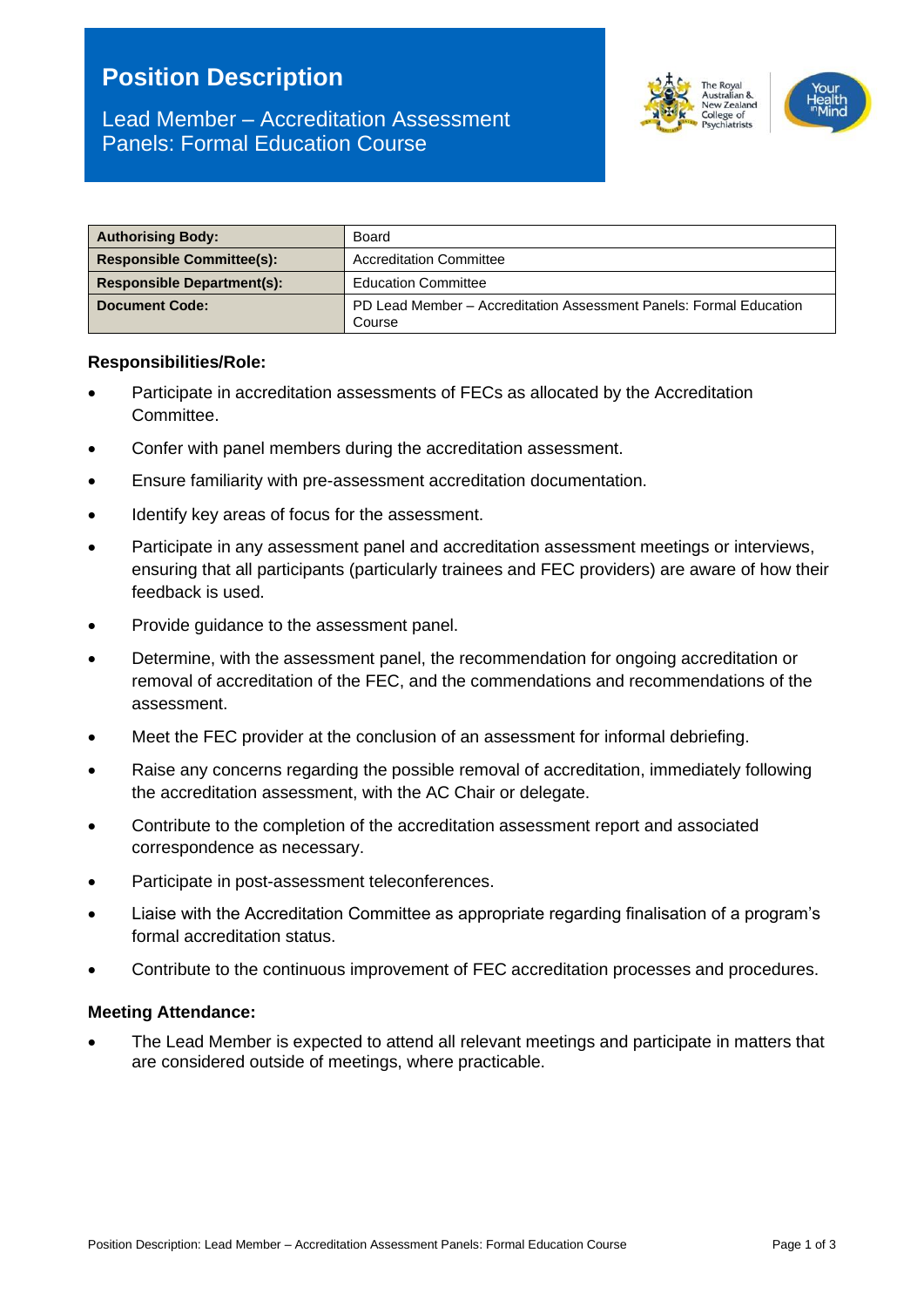# **Selection Criteria:**

- Current Fellowship and good standing in the Royal Australian and New Zealand College of Psychiatrists (RANZCP).
- Is an accredited RANZCP supervisor who has a special interest in training as demonstrated by experience as a Director of Training, a Director of Advanced Training, or a BTC/NZTC Chair.
- Experience with Fellowship program assessments or evidence of current experience / participation in other accreditation activities such as training post assessments.
- A commitment to the education and professional development of psychiatry.
- Demonstrated experience in an area of psychiatry practice/expertise, as evidenced in a curriculum vitae.
- Appropriate participation in the RANZCP Continuing Professional Development Program.
- No perceived, potential or real conflict of interest that cannot be mitigated.
- Appropriate medical registration and professional indemnity.

# **Selection Process:**

- The Lead Member shall express interest in the position when called upon.
- The Lead Member shall be appointed to the accreditation panel and specific assessment/s by the Accreditation Committee.
- The appointment a Lead Member is not limited other than by the currency of the relevant Selection Criteria.
- A Lead Member will not be allocated to an accreditation assessment of a FEC in which they are a stakeholder.
- Membership of each accreditation panel shall be determined by the Accreditation Committee according to the specific circumstances of the accreditation assessment, and approved by the Board.
- A signed Deed of Undertaking recorded with the RANZCP.

# **Voting Rights:**

A full voting member of the Panel.

# **Reporting Relationships:**

# *Internal Relationships:*

Accreditation outcomes are reported by the accreditation panel as required to:

- The Board
- Corporate Governance and Risk Committee
- The Education Committee
- The Accreditation Committee
- The Committee for Training
- The Committee for Education Evaluation, Monitoring and Reporting
- Branch Training Committees or the New Zealand Training Committee
- Directors of Training
- Trainees in the Training Program